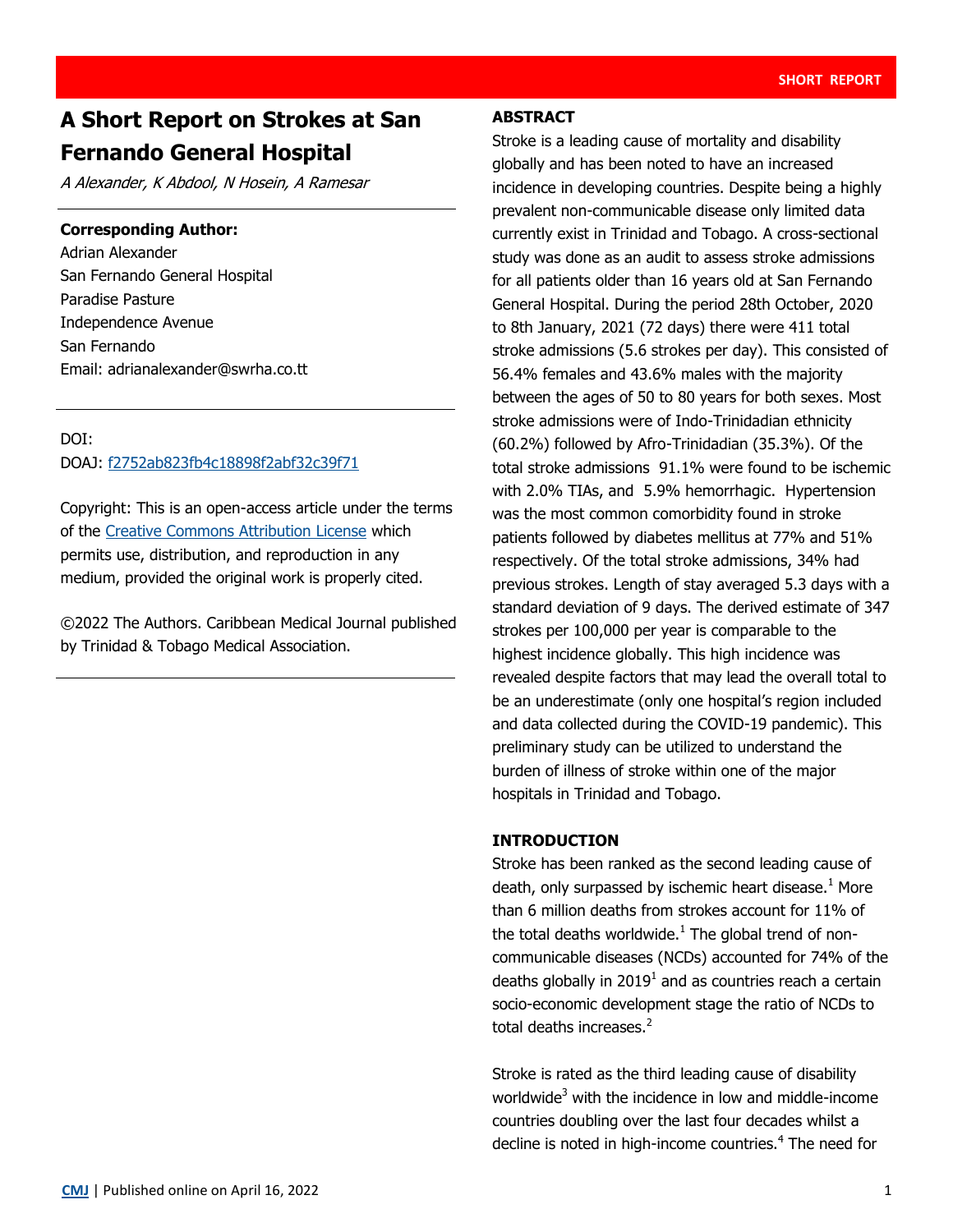data on NCDs is vital for planning a national response to this rising problem.

Limited research is available concerning stroke admission and its local impact in Trinidad and Tobago. The only studies conducted revealed 1105 acute stroke admissions within two hospitals in Trinidad and a fatality rate of 29%.<sup>5</sup> Ischemic strokes accounted for 48.4% and 14.6% were hemorrhagic strokes in the second study.<sup>6</sup> This data contrasts the statistics published in developed countries with 87% of strokes being classified as ischemic.<sup>7</sup> Previous retrospective studies did not account for total acute stroke admissions and mortality in Trinidad and Tobago. This study was conducted as an audit to estimate the total number of stroke admission at San Fernando General Hospital (SFGH). SFGH is the main acute medical admission unit for southern Trinidad, encompassing a population of approximately 600 000, spanning one-third of the total area of Trinidad and Tobago. At the time of this study, SFGH was the only publicly run hospital with CT capability within its coverage area and would account for most strokes within southern Trinidad during this period.

clinical signs of focal (or global) disturbance of cerebral function, with symptoms lasting 24 hours or longer or leading to death, with no apparent cause other than of vascular origin".<sup>8</sup> A Transient Ischemic Attack (TIA) was defined as a transient episode of neurologic dysfunction due to focal brain, spinal cord, or retinal ischemia, without acute infarction or tissue injury classically defined as a neurologic deficit lasting less than 24 hours. $9,10$  This definition was used as the admission criteria at SFGH between the period of October 28th, 2020 to January 8th, 2021 for patients matching this definition and age greater than 16 years old. A cross-sectional study design was conducted where all acute stroke admission sex, age, co-morbidities, presence of previous stroke, stroke type and Modified Rankin Scale (mRS) scores were recorded. All patient information was kept confidential and ethical approval was granted by the South-West Regional Health Authority Ethics Committee.

#### **RESULTS**

411 patients with the diagnosis of an acute stroke were admitted for the period of 28th October 2020 to 8th January 2021 (72 days) at SFGH. This gives an average daily stroke admission of 5.6 per day. The audit cohort consisted of 56.4% females and 43.6% males. The age

#### **METHOD**

All stroke admissions were defined as "rapidly developing



## **Figure 1: Age distribution**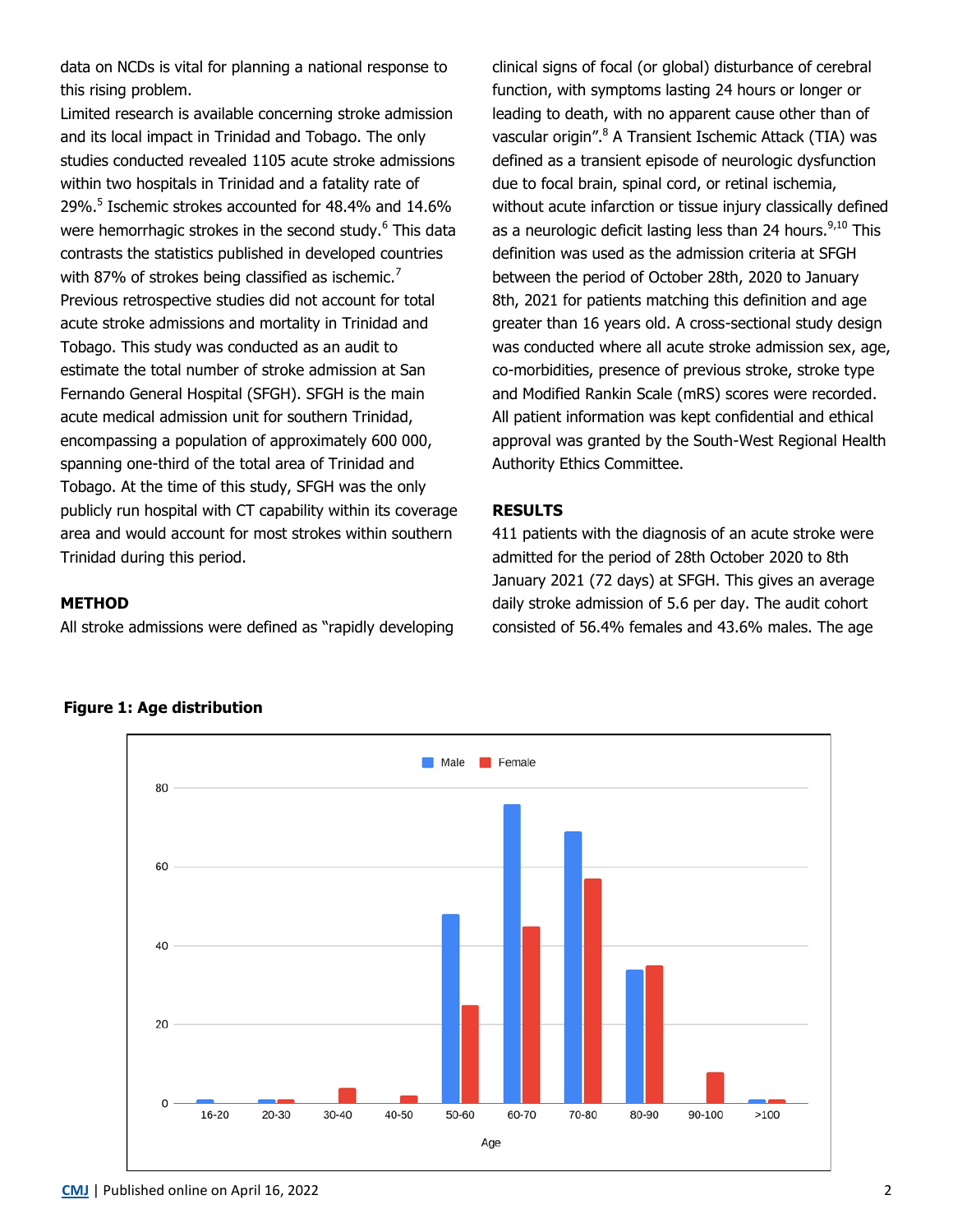distribution is demonstrated in Figure 1 below. Most stroke admissions were of Indo-Trinidadian ethnicity (60.2%) followed by Afro-Trinidadian (35.3%), 3.5% were classified as "other" and 0.5% were of Chinese ethnicity.

All the possible types of strokes for medical admissions were taken into consideration and classified as:

- lacunar infarct (2-20mm in diameter in deep white, basal ganglia or pons)
- transient ischemic attack
- hemorrhagic
- non-lacunar infarcts, which represent ischemic infarcts larger than a lacunar infarct
- normal CT, which will represent a normal CT with clinical features of a stroke
- ischemic mixed, which represents the presence of both acute lacunar and non-lacunar infarcts on CT
- ischemic and hemorrhagic which shows both hemorrhage and acute ischemic infarcts on CTsubdural
- subarachnoid hemorrhages.

The study showed ischemic strokes to account for 91.1%

of the total stroke admission, TIAs being 2.0%, and hemorrhagic 5.9% (excluding hemorrhage from subdural or subarachnoid hemorrhage).

Results are plotted in Table 1.

During admission, mRS scores were calculated to estimate the degree of disability suffered initially on admission :

17.1% were given an mRS of 0 (no disability),

-22.7% a score of 1 (no significant disability despite symptoms; able to carry out all usual duties and activities)

-15.1% a score of 2 (slight disability; unable to carry out all previous activities, but able to look after own affairs without assistance)

-12.2% a score of 3 (moderate disability; requiring some help, but able to walk without assistance)

-15.1% a score of 4 (moderately severe disability; unable to walk and attend to bodily needs without assistance) -10.7% a score of 5 (severe disability; bedridden, incontinent, and requiring constant nursing care and attention)

-7.1% a score of 6 (dead). The mortality while in hospital was 13.8% while being admitted for an acute stroke.

| <b>Stroke Type</b>            |                        | Percentage | <b>Total</b> |
|-------------------------------|------------------------|------------|--------------|
| Hemorrhagic                   |                        | 4.4%       |              |
| Subarachnoid                  |                        | 0.5%       |              |
| Subdural                      |                        | $0.5\%$    |              |
| Ischemic and Hemor-<br>rhagic |                        | 1.5%       |              |
| Normal CT                     |                        | 3.7%       |              |
| <b>Ischemic Mixed</b>         |                        | 12.6%      |              |
| Ischemic Non-Lacunar          | <b>Ischemic Stroke</b> | 29.9%      | 91.1%        |
| Lacunar                       |                        | 44.9%      |              |
| <b>TIA</b>                    |                        | 2.0%       |              |

## **Table 1. Type of stroke.**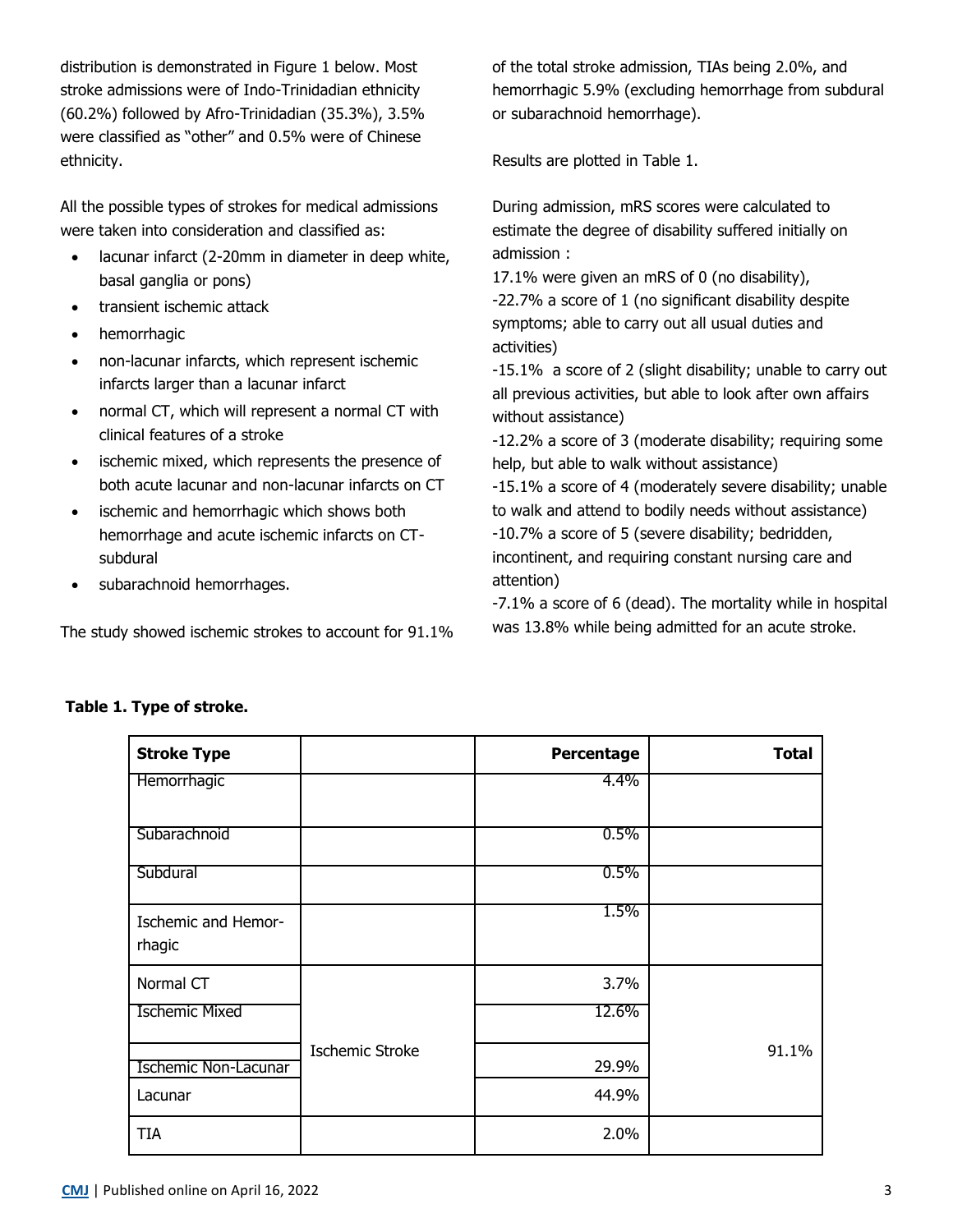On admission, pre-existing co-morbidities were documented and represented in Table 2. Of note, 34% of the acute stroke patients suffered from a previous stroke with 44% of these known to have ischemic heart disease, 35% to be hypertensive, and 34% were diabetic. Length of stay for acute admission varied greatly but was estimated at an average length of 5.3 days with a standard deviation of 9 days.

### **DISCUSSION**

Globally there is a crude rate of 185.01 strokes per 100,000 per year. $^{11}$  Compared to our gathered data of 5.7 strokes a day for our population 600,000, resulting in about 2081 new strokes a year (estimated 347 per 100,000 per year). World standard population incidence for strokes varies from 41 per 100,000 in Nigeria to 316 per 100,000 in Tanzania.<sup>12</sup> A crude comparison of data suggests that the incidence of stroke is higher in South Trinidad compared to the highest rates found internationally.

This study showed 77% of patients suffering from hypertension compared to 80.8% in previous studies.  $5.6$ Hypertension is the most prevalent risk factor for stroke which internationally has been estimated to be found in 64% of stroke patients. $13$  Current evidence supports optimal hypertension treatment as a viable method to

prevent strokes, newer evidence suggests that titrating blood pressures less than 130/80 mmHg and lowering blood pressure by 5mmHg decreases the risk of a major cardiovascular event by 10% regardless of initial diagnosis of hypertension. $14$ 

Diabetes mellitus has also been noted in a majority of stroke patients with an incidence of 51% on acute stroke admission. A relationship was already established from previous studies in Trinidad and Tobago between strokes and diabetes mellitus. The association between hypertension, diabetes and strokes shows the need for preventative care and early management of these risk factors to prevent stroke and other NCDs.

The age distribution of stroke patients revealed that in both sexes, strokes rarely occur before 50 years, with the majority occurring between the ages of 60 to 80 years in males and above 70 years in females. This highlights a key period when screening for stroke risk factors should be conducted.

This study showed the majority of strokes being ischemic (91.1%) which is comparable to that seen in international data (approximately  $87\%$ ).<sup>7</sup> On the other hand, a closer look at this particular type of stroke showed 44.9% were lacunar in nature compared to 25% seen globally.<sup>15</sup> This

| <b>Chronic Disease</b>       | <b>Number</b> | Percentage of total patients (n=411) |
|------------------------------|---------------|--------------------------------------|
| Hypertension (HTN)           | 318           | 77                                   |
| Ischemic Heart Disease (IHD) | 54            | 13                                   |
| Diabetes Mellitus (DM)       | 211           | 51                                   |
| Dyslipidemia                 | 12            | 3                                    |
| Atrial fibrillation          | 19            | 5                                    |
| Chronic Kidney Disease (CKD) | 24            | 6                                    |
| Valvular Heart Disease (VHD) |               | 0                                    |
| Cancer                       |               |                                      |
| Smoker                       | 17            | 4                                    |
| Alcohol                      |               |                                      |
| <b>SLE</b>                   |               | 0                                    |

### **Table 2. Pre-existing Co-morbidities**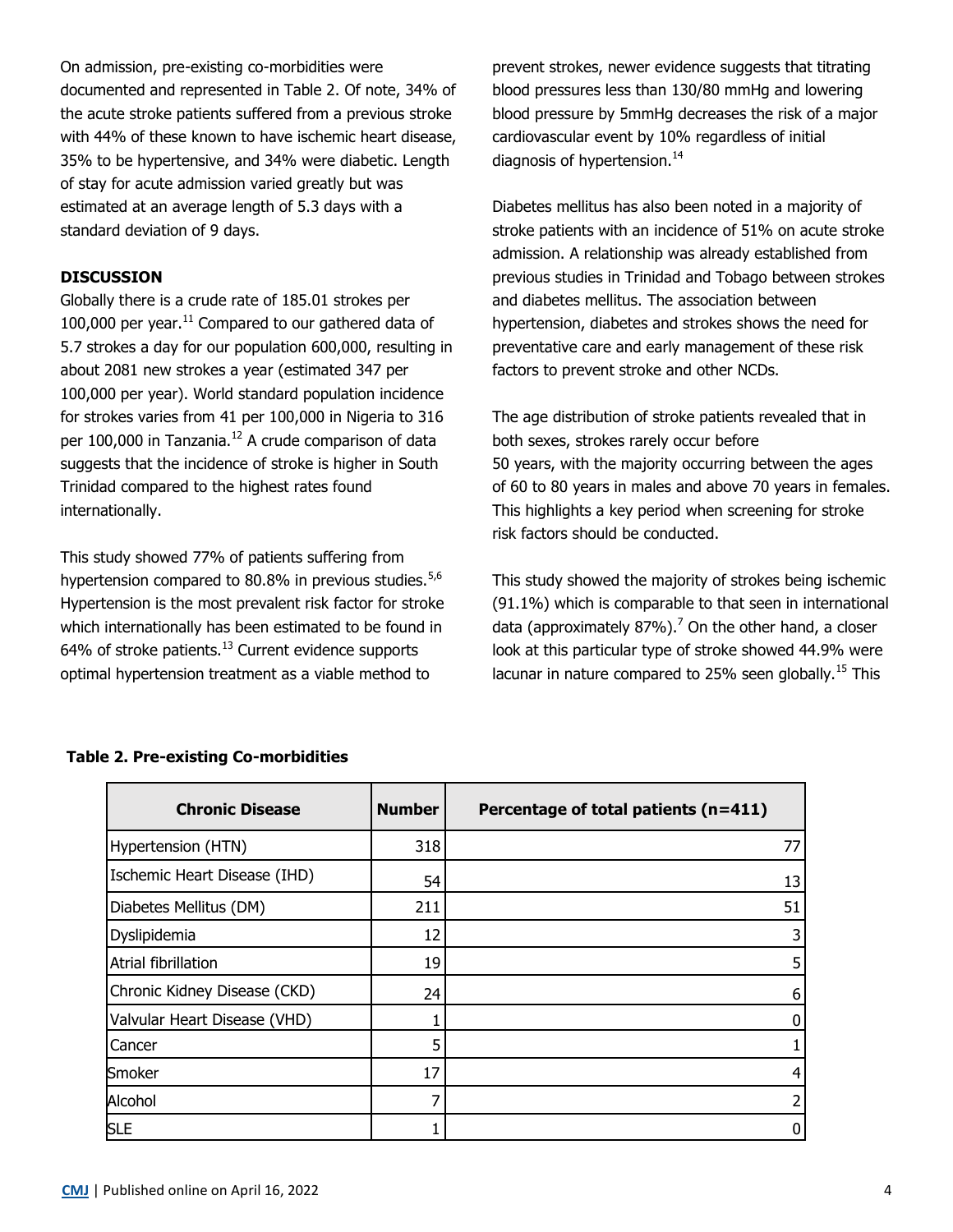may suggest that strokes in Southern Trinidad may be due to small vessel ischemia rather than an embolic source. The preponderance of lacunar infarcts in our cohort suggests small vessel ischemia and the possibility of strokes being caused by long-standing comorbidities.

The shortcomings of this study included the data being utilized from an audit on stroke admissions at SFGH. Patients that suffered from strokes but did not seek medical attention within the public hospital may have been inadvertently excluded. Patients who died before hospital admission would not be included. This study was conducted during the COVID-19 pandemic which may have resulted in fewer patients seeking medical attention. Data from previous studies were limited and investigations regarding the etiology of stroke admissions were not collected. These shortcomings could underestimate the number of strokes and the mortality only represented that of strokes in SFGH and not that of southern Trinidad.

## **CONCLUSION**

This study highlights a greater incidence of stroke and recurrent strokes in the reported region than in most other countries. Despite possible underestimation due to the aforementioned limitations the total number of strokes could surpass the highest incidence recorded globally. The author hopes that this audit can spotlight the burden of strokes and other NCDs on the health care system of developing countries as well the importance of primary health care in reducing this burden.

#### **REFERENCES**

- 1. The top 10 causes of death. WHO, 2019 [Cited 12 May 2021]. Available from: [https://www.who.int/](https://www.who.int/news-room/fact-sheets/detail/the-top-10-causes-of-death) news-room/fact-[sheets/detail/the](https://www.who.int/news-room/fact-sheets/detail/the-top-10-causes-of-death)-top-10-causes-of[death](https://www.who.int/news-room/fact-sheets/detail/the-top-10-causes-of-death)
- 2. Modelling and prediction of global non-communicable diseases. BMC Public Health 2020 [Cited 12 May 2021]. Available from [https://](https://bmcpublichealth.biomedcentral.com/articles/10.1186/s12889-020-08890-4#:~:text=The%20World%20Health%20Organization%20) [bmcpublichealth.biomedcentral.com/articles/10.1186/](https://bmcpublichealth.biomedcentral.com/articles/10.1186/s12889-020-08890-4#:~:text=The%20World%20Health%20Organization%20) s12889-020-08890-[4#:~:t ex](https://bmcpublichealth.biomedcentral.com/articles/10.1186/s12889-020-08890-4#:~:text=The%20World%20Health%20Organization%20)t=The%20World% [20Health%20Organization%20\(W](https://bmcpublichealth.biomedcentral.com/articles/10.1186/s12889-020-08890-4#:~:text=The%20World%20Health%20Organization%20)HO,5%2C6%2C7% 5D.
- 3. WHO reveals leading causes of death and disability worldwide: 2000-2019. WHO, 2019 [Cited 12 May

2021]. Available from [https://www.who.int/data/gho/](https://www.who.int/data/gho/data/themes/mortality-and-global-health-estimates) [data/themes/mortality](https://www.who.int/data/gho/data/themes/mortality-and-global-health-estimates)-and-global-health-estimates

- 4. Global Burden of Diseases, Injuries, and Risk Factors Study 2010 (GBD 2010) and the GBD Stroke Experts Group. Global and regional burden of stroke during 1990-2010: findings from the Global Burden of Disease Study. Feigin VL, Forouzanfar MH, Krishnamurthi R, Mensah GA, Connor M, Bennett DA, et al. Lancet. 2014 Jan 18;383(9913):245–54. (Cited 12 May 2021) Available from http:// dx.doi.org/10.1016/S0140-6736(13)61953-4 pmid: 24449944
- 5. Stroke in Trinidad and Tobago: Burden of illness and risk factors. Rev Panam Salud Publica 1998 Oct;4 (4):233-7. D Mahabir, L Bickram, M C Gulliford.
- 6. The Epidemiology and Spatial Analysis of Stroke in Trinidad and Tobago in the First Decade of the 21st Century (2000-2009). Health Vol.6 No.8, March 26, 2014. Kameel Mungrue, Kevin A. Saroop, Ambika B. Samsundar, Astrid Bhagwat, Nadi Braithwaite, Loraine P. Samai, S. Sampath, Sherrise Sandy, Keri Springer, Joella C. Subadar.
- 7. Heart disease and stroke statistics—2020 update: a report from the American Heart Association. Circulation. 2020;141(9):e139–e596. Virani SS, Alonso A, Benjamin EJ, Bittencourt MS, Callaway CW, Carson AP, et al.
- 8. WHO MONICA Project Investigators. The World Health Organization MONICA Project (Monitoring trends and determinants in cardiovascular disease). J Clin Epidemiol 41, 105-114. 1988.
- 9. Transient Ischemic Attack. StatPearls. 31 January 2021. Kiran K. Panuganti; Prasanna Tadi; Forshing Lui.
- 10. Definition and evaluation of transient ischemic attack: a scientific statement for healthcare professionals from the American Heart Association/American Stroke Association Stroke Council; Council on Cardiovascular Surgery and Anesthesia; Council on Cardiovascular Radiology and Intervention; Council on Cardiovascular Nursing; and the Interdisciplinary Council on Peripheral Vascular Disease. The American Academy of Neurology affirms the value of this statement as an educational tool for neurologists. Stroke 2009 Jun;40(6):2276-93. J Donald Easton, Jeffrey L Saver, Gregory W Albers, Mark J Alberts, Seemant Chaturvedi, Edward Feldmann, Thomas S